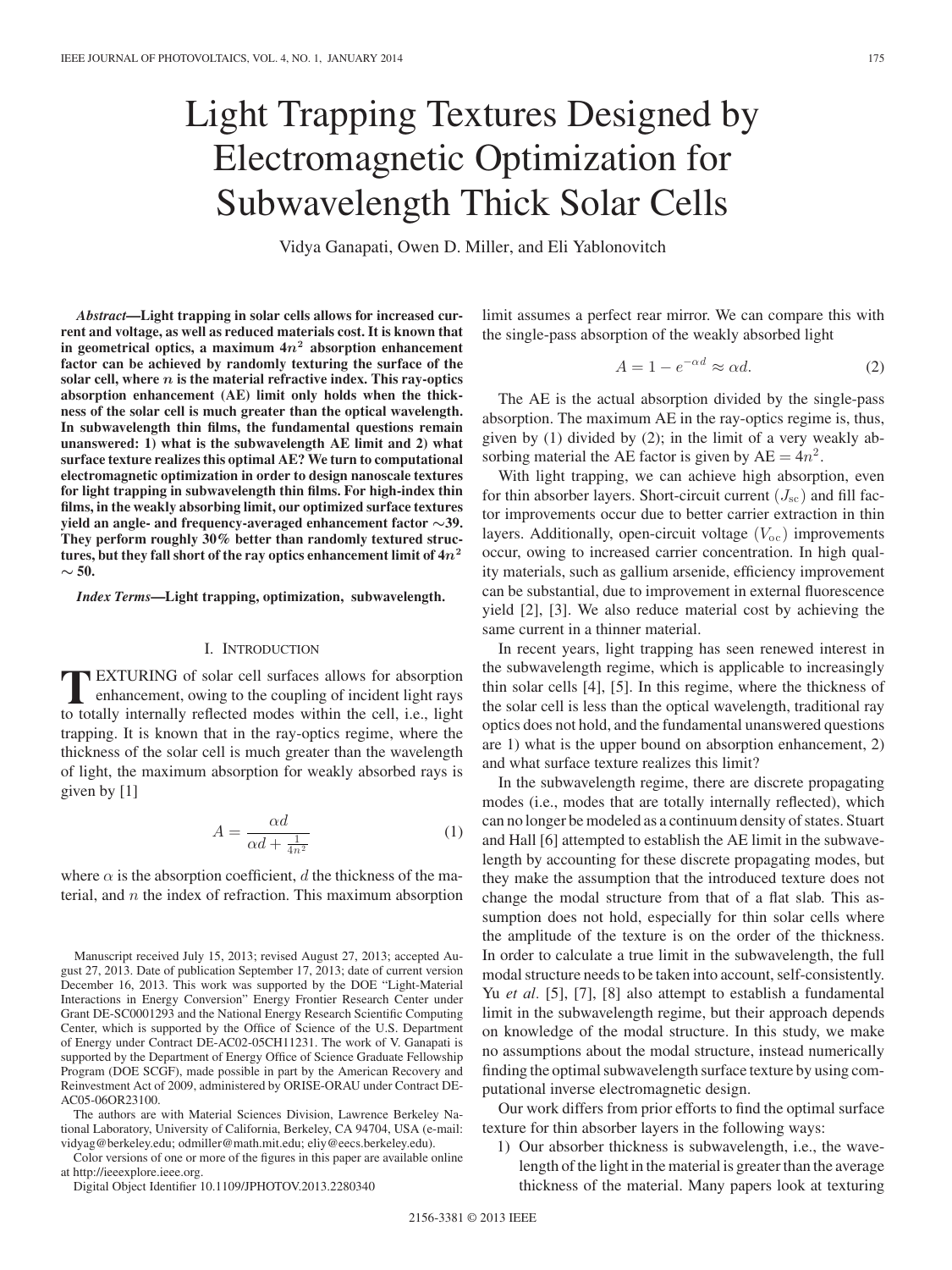

Fig. 1. The bottom surface texture of the absorbing material is computationally optimized. This diagram is a schematic of one unit cell; there are periodic boundary conditions along the *y–z* and *x–z* planes.

for absorber thicknesses in the micron range [9]–[20], a regime generally governed by ray optics.

- 2) To evaluate the light trapping performance of a texture for a flat-plate nonconcentrating, nontracking solar cell, we report the AE averaged over frequency and over all angles in the hemisphere. A valid comparison against the ray optics limit must be angle- and frequency-averaged, instead of over a limited angular range [9]–[11], [20]–[25] or a narrowband of frequencies [26], [27].
- 3) To derive general principles, we treat a weakly absorbing material with broadband single-pass absorption of 1.6%. This weak single-pass absorption reveals the full benefit of light trapping. Stronger absorbance would saturate the maximum AE possible, as seen in [15], [28]–[36].
- 4) We utilize a high-index absorber material with  $n = 3.5$ . Although [4], [5], and [37] exceed the ray optics limit for subwavelength absorber layers, they do so for a low-index absorber  $(n < 2)$  sandwiched by a higher index cladding.
- 5) In our optimization, we look for the most general optimal 3-D texture, rather than optimizing a 2-D texture (with no variation along the third dimension) [27], [38] or making constraints on the shape, such as optimizing 1-D or 2-D grating parameters [9], [15], [24], [32] or the arrangement of nanowires [16].

## II. OPTIMIZATION ALGORITHM

The optimization geometry is shown in Fig. 1, and is meant to be consistent with the practical requirements of a thin-film solar cell. The setup consists of a weakly absorbing semiconductor material of index  $n = 3.5$ , with average thickness of 100 nm, and a flat top surface that is compatible with a conventional antireflection (AR) coating. The unknown texture on the bottom surface is specified within 2-D periodic boundary conditions. The absorption is evaluated in the important solar frequency range, 350 THz to 400 THz (1.45 to 1.65 eV or 750 to 860 nm free space wavelength), a bandwidth relative to center frequency of 1/8. This is a bandedge photon energy range where even a direct bandgap semiconductor like GaAs needs some absorption assistance. We do not consider the full solar spectral bandwidth when designing a surface texture, since at most higher frequencies, the direct gap absorption is sufficient. Note that Maxwell's equations are scale invariant, meaning that solutions described here can be scaled to different bandgaps.

The average thickness of 100 nm is less than a half wavelength in the material, placing us in the subwavelength regime. An artificial weakly absorbing material ( $n_{\text{real}} = 3.5$  and  $\alpha =$  $1.6 \times 10^3$  cm<sup>-1</sup>) is chosen in order to arrive at general conclusions related to weak optical absorption. The semiconductor is specified to have a uniform  $\alpha d = 0.016$  single-pass absorption throughout the band, small enough to benefit from light trapping, but large enough to allow faster numerical convergence and accuracy. A more highly absorbing material might saturate at 100% absorption, obscuring the benefit of the surface texturing.

An AR coating is applied to the top of the solar cell structure. It is fixed at a quarter wavelength (108 nm) for the center wavelength in the optimization bandwidth, with  $n_{AR} = \sqrt{(n_{\text{air}} \times n_{\text{absorber}})} = 1.85$ . A bottom surface texture was chosen for the absorber layer so we can keep the AR coating fixed in our optimization algorithm. Beneath the absorber layer is a nonabsorbing back dielectric layer of  $n = 1.5$  (adjusted to 133 nm) average thickness) followed by a perfect back reflector.

The periodic surface texture function  $h$  is represented by a truncated Fourier series

$$
h(x,y) = \sum_{m=-2,-1,0,1,2} \sum_{n=-2,-1,0,1,2} c_{mn} e^{i \frac{m \cdot 2 \pi x}{\Lambda_x}} e^{i \frac{n \cdot 2 \pi y}{\Lambda_y}}
$$
 (3)

where  $\Lambda_x$  and  $\Lambda_y$  are the periodicities in the *x*- and *y*-direction, respectively, and  $c_{mn}$  are the Fourier coefficients. In our optimization algorithm, we keep the periodicity and the zeroth-order Fourier coefficient (the average absorber layer thickness) fixed, and allow the other Fourier coefficients to evolve. We used a fixed square periodicity of 710 nm; this choice is the result of an optimization further explained in Section III. We truncate the Fourier series to avoid sharp corners and small highly resonant features that would not be robust in manufacturing (it should be noted that the corners in even a square wave fabricated by conventional top down lithography are not perfectly sharp).

Our optimization algorithm scripts are written in MATLAB, following the procedure described in [39]. Our optimization uses an adjoint gradient method to search for a local optimum [40]. To find the absorption of the solar cell, we simulate the solar cell structure of Fig. 1 in "Lumerical FDTD Solutions," a commercial finite-difference time-domain solver for Maxwell's equations, evaluating the absorption at 30 points within the frequency bandwidth. Each iteration takes approximately 15 min on our computational cluster of 128 cores, and the optimization converges after about 25 iterations. Although [38] similarly optimizes a truncated series of Fourier coefficients, they do so for a 2-D surface. The computational burden of optimizing in 3-D is much larger (both due to the increased number of Fourier coefficients and longer simulation time), thus we need to use the method described in [39] to efficiently compute the gradients of the geometric parameters with respect to the figure of merit.

The selection of the figure of merit is critical. We maximize the AE at the frequency with the lowest absorption, a minimax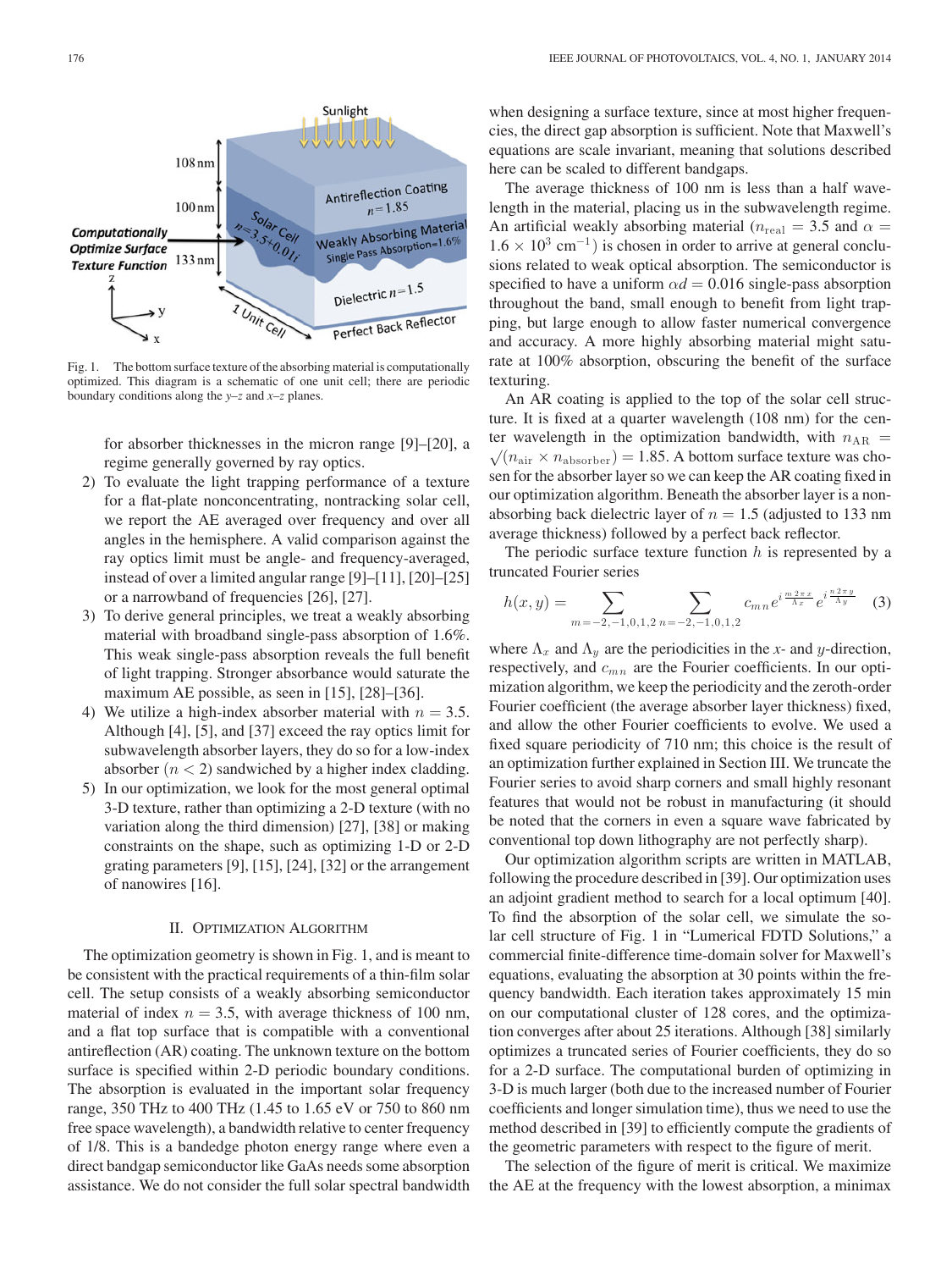

Fig. 2. (a) Initial AE as a function of frequency, at normal incidence and (b) top-down view of the surface texture; the colors show the height of the absorbing material (from the AR coating to the bottom dielectric, as seen in Fig. 1).

figure of merit [41], which allows us to achieve good absorption over the whole frequency band. In one iteration, we evaluate the absorption for each frequency, at each of the two perpendicular polarizations of normally incident light. We then take the lowest AE as the figure of merit  $(AE_{FOM})$ . At the end of the optimization, we compute the angle-averaged performance. The Lambertian angle-averaged enhancement  $(AE_{angle})$  as a function of frequency is given by

$$
AE_{\text{angle}} = \frac{\int_0^{2\pi} \int_0^{\frac{\pi}{2}} AE(\theta, \phi) \times \cos(\theta) \times \sin(\theta) d\theta d\phi}{\int_0^{2\pi} \int_0^{\frac{\pi}{2}} \cos(\theta) \times \sin(\theta) d\theta d\phi}
$$
(4)

where AE is the absorption enhancement found by dividing the absorption by the average single-pass absorption  $\alpha d = 0.016$ , and averaging over the two perpendicular polarizations. At the end of the full optimization, we evaluate (4) by simulating 12 angles over the hemisphere, with two orthogonal polarizations for every angle.

### III. RESULTS AND DISCUSSION

We started the algorithm from noisy initial conditions with fixed square periodicity of 710 nm (=3.1 $\lambda_{n=3.5}$ , i.e., approximately three times the wavelength in the absorbing medium). We randomly picked initial Fourier coefficients in the range of 0–8 nm. In this first example, we achieved a minimum absorption enhancement  $AE_{FOM} = 32$  for a 100 nm average thickness absorber layer at normal incidence. The progression of the surface texture and AE at normal incidence from the first iteration to the last is shown in Figs. 2 and 3. The reciprocal space representation (the magnitudes and phases of the Fourier coefficients) of the final surface is shown in Fig. 4. The effect of our minimax figure of merit in optimizing for the lowest absorbing frequency and for achieving high absorption over the full band can be seen in this progression. Resonant peaks from the initial case flatten out, and both the minimum and average AE improve. The angle-averaged performance is shown in Fig. 5. Angle- and frequency-averaged, this texture achieves an absorption enhancement of  $AE_{angle} = 23$  relative to 1.6% single-pass absorption.

Our optimization algorithm is sensitive to initial conditions; Fig. 6 shows three cases of the final texture and final AE both at



Fig. 3. (a) Final AE as a function of frequency, at normal incidence and (b) top-down view of the surface texture; the colors show the height of the absorbing material (from the AR coating to the bottom dielectric, as seen in Fig. 1).



Fig. 4. Reciprocal  $(k-)$  space representation for the final texture seen in Fig. 3. The blue pie slices represent the phase of the complex exponential Fourier coefficients.



Fig. 5. Absorption enhancement (AE) for the texture in Fig. 3, plotted as a function of frequency at normal incidence, averaged over both polarizations, (blue) and angle averaged (green).

normal incidence and angle averaged for different initial conditions (randomly chosen initial Fourier coefficients in the range of 0–10 nm). Under different initial conditions, we obtain different textures reaching similar angle- and frequency-averaged absorption enhancements of  $AE_{angle} = 22$ , 24, and 19. The best angle- and frequency-averaged absorption enhancement of  $AE<sub>angle</sub> = 24$  is seen in the texture in Fig. 6(b); the AE for this texture as a function of incident angle is shown in Fig. 7. The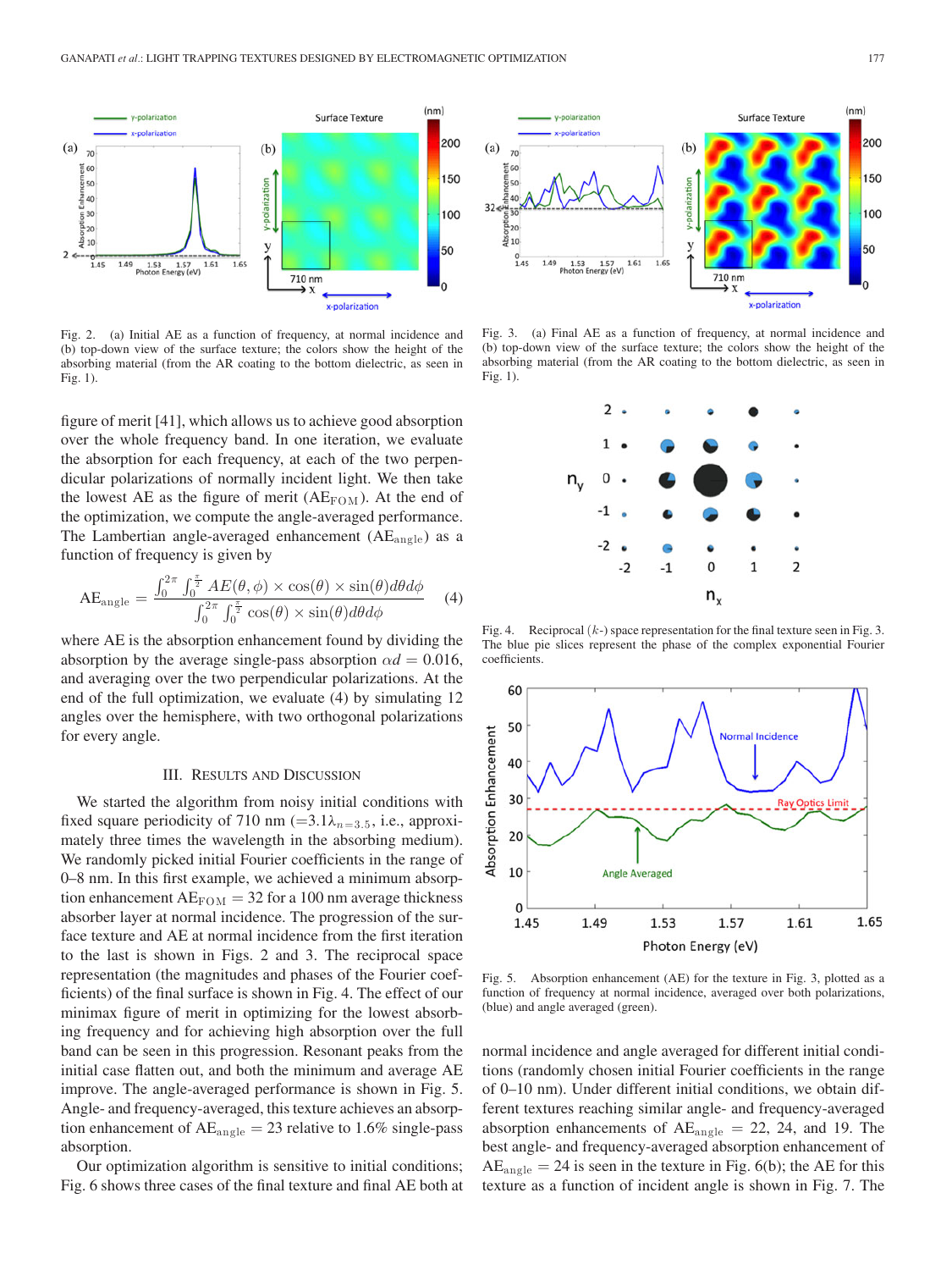

Fig. 6. Surface textures and AE as a function of frequency for different initial conditions, revealing a broad optimum.



Fig. 7. Absorption enhancement factor (AE) averaged over frequency and polarization, as a function of incident angle θ in the *x–z* plane (blue) and the *y–z* plane (red).

TABLE I FOURIER COEFFICIENTS  $(c_{m n})$ , IN NANOMETERS, APPLIED TO (3) THAT REPRESENT THE TEXTURE IN FIG. 6(b), THE OPTIMIZED TEXTURE WITH THE BEST ANGLE- AND FREQUENCY-AVERAGED AE (AE<sub>angle</sub>)

|          | $m = -2$        | $m = -1$      | $m=0$        | $m = 1$       | $m = 2$         |
|----------|-----------------|---------------|--------------|---------------|-----------------|
| $n = 2$  | $1.25 + 2.75i$  | $5.25 + 6i$   | $9 - 17.5i$  | $4.25 - 2.5i$ | $3.25 - 11.75i$ |
| $n = 1$  | $8.5 - 2i$      | $10 - 4.25i$  | $-8.5 + 19i$ | $-6 + 0.25i$  | $-1 - 6.5i$     |
| $n = 0$  | $10 + 6.5i$     | $8 - 1.5i$    | 100          | $8 + 1.5i$    | $10 - 6.5i$     |
| $n = -1$ | $-1 + 6.5i$     | $-6 - 0.25i$  | $-8.5 - 19i$ | $10 + 4.25i$  | $8.5 + 2i$      |
| $n = -2$ | $3.25 + 11.75i$ | $4.25 + 2.5i$ | $9 + 17.5i$  | $5.25 - 6i$   | 1.25 - 2.75i    |

Fourier coefficients  $(c_{mn})$  for the texture in Fig. 6(b) are listed in Table I.

A common feature of the final optimized textures is large height amplitude. The full amplitudes for the textures in Figs. 3, 6(a), 6(b), and 6(c) are  $\Delta h = 196, 224, 218,$  and 217, respectively. The photonic bandstructure of the optimized texture from Fig. 6(b) is shown in Fig. 8. The optimization domain (the bandwidth of frequencies that we simulate) is highlighted in Fig. 8. The bandstructure visually shows the need for a high modal density in the optimization domain; the structure needs modes for the incident light to couple to.

The second common feature we observe is asymmetry within the unit cell. The optimal structures appear to break the inherent mirror symmetries of the problem, with a feature growing along one of the diagonals. To demonstrate that this symmetry breaking is not an artifact of the starting noise, we started another optimization from initial symmetrized conditions, with a slight



Fig. 8. Photonic bandstructure for the texture in Fig. 6(b).



Fig. 9. (a) Initial AE as a function of frequency, at normal incidence and (b) top-down view of the surface texture, for a symmetric texture with a slight perturbation along the diagonal.



Fig. 10. (a) Final AE as a function of frequency, at normal incidence and (b) top-down view of the surface texture, showing broken mirror symmetry, from almost symmetric initial conditions seen in Fig. 9.

perturbation along the diagonal, as shown in Fig. 9. The result of the algorithm is shown 15 iterations later in Fig. 10 (reciprocal space diagram in Fig. 11). We see that this perturbation has been amplified along the diagonal, suggesting that symmetry breaking is a fundamental feature of optimal textures. There appears to be no significance to the direction of the asymmetric component: the symmetry will break in the opposite direction (along  $x = -y$ ) if the initial perturbation is in that direction.

In our optimizations, we kept the periodicity fixed at 710 nm. To find the optimal periodicity, we ran a sweep of optimizations with fixed periodicities from 50 to 800 nm in increments of 50 nm. Fig. 12 plots  $AE_{FOM}$  (absorption enhancement at the minimum performing frequency at normal incidence) achieved in these optimizations. The smaller periodicities did not optimize well; periodicities less than 350 nm did not achieve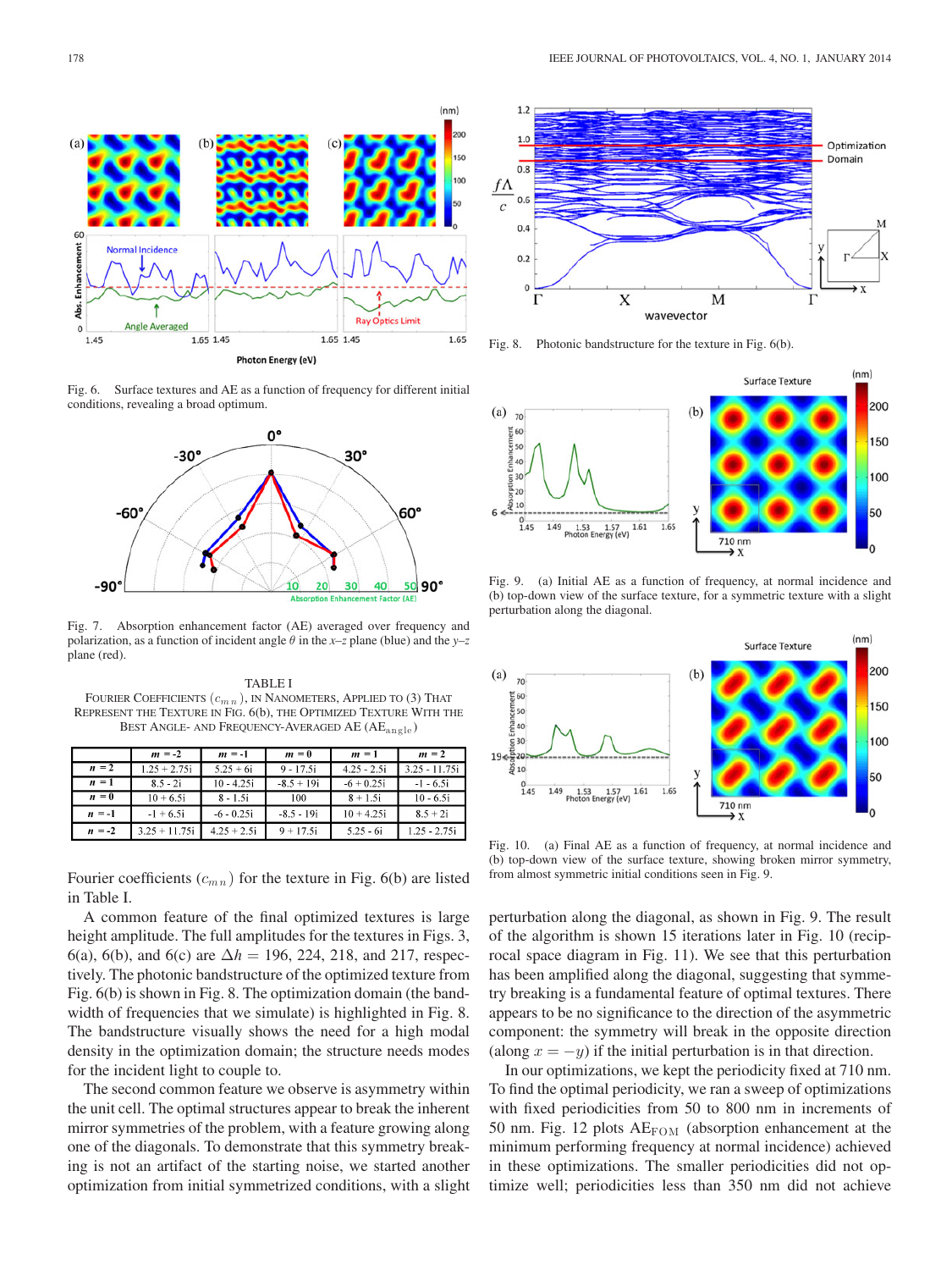

Fig. 11. Reciprocal space representation for the texture with broken mirror symmetry in Fig. 10. The blue pie slices represent the phase of the complex exponential Fourier coefficients.



Fig. 12. Optimizations were carried out at periodicities from 50 to 800 nm, in increments of 50 nm. For each periodicity, at least three optimizations were completed for randomly chosen initial starting noise. The  $AE_{FOM}$  (absorption enhancement for the worst performing frequency and polarization at normal incidence) is plotted for each optimization.

minimum absorption enhancement  $AE_{FOM} > 10$ . The best optimizations occurred at 700 nm; perhaps because this periodicity brought the optimization frequency band high into the photonic bandstructure where the optical density of states is large and allowed the optimal coupling to the internally propagating modes.

Since the optimum is not unique, it is possible that any randomly generated pattern with large amplitude could achieve a similar figure of merit ( $AE_{FOM}$ ). To check this, we randomly generated Fourier coefficients for 100 textures with a periodicity of 710 nm, with amplitudes ranging from  $\Delta h = 223$  to 233 nm, and simulated the absorption of these structures. The  $AE_{FOM}$  (the lowest AE as a function of frequency at normal incidence, for the worst performing polarization) of these random structures are plotted in Fig. 13, and the random texture with the median figure of merit  $AE_{FOM} = 13$  is shown in Fig. 14. In Figs. 15 and 16, the random texture with the median  $AE_{FOM}$ is compared with the optimized texture shown in Fig. 6(b). The  $AE_{FOM}$  for the optimized texture is over two times greater than the median  $AE_{FOM}$  in the randomly generated patterns. A comparison of angle-averaged absorption performance (shown in Fig. 16) shows a 33% increase in the optimized texture's  $AE<sub>angle</sub>$  over the  $AE<sub>angle</sub>$  for the median randomly generated pattern.



Fig. 13.  $AE_{FOM}$  (minimum absorption enhancement at normal incidence) plotted for 100 randomly generated textures of 710-nm periodicity. For comparison, the  $AE_{\text{FOM}}$  for the optimized texture in Fig. 6(b) is shown by the dotted red line.



Fig. 14. (a) Reciprocal  $k$ -space diagram and (b) real-space top-down view of the median randomly generated texture from Fig. 13.



Fig. 15. Absorption enhancement (AE) as a function of frequency at normal incidence for the optimized texture from Fig. 6(b) (blue) compared with the median random texture from Fig. 14 (green). Lines are averaged over the two orthogonal polarizations.

We also check the performance of a completely random texture (i.e., a texture with infinite periodicity). We randomly generated Fourier coefficients to the fifth order for a periodicity that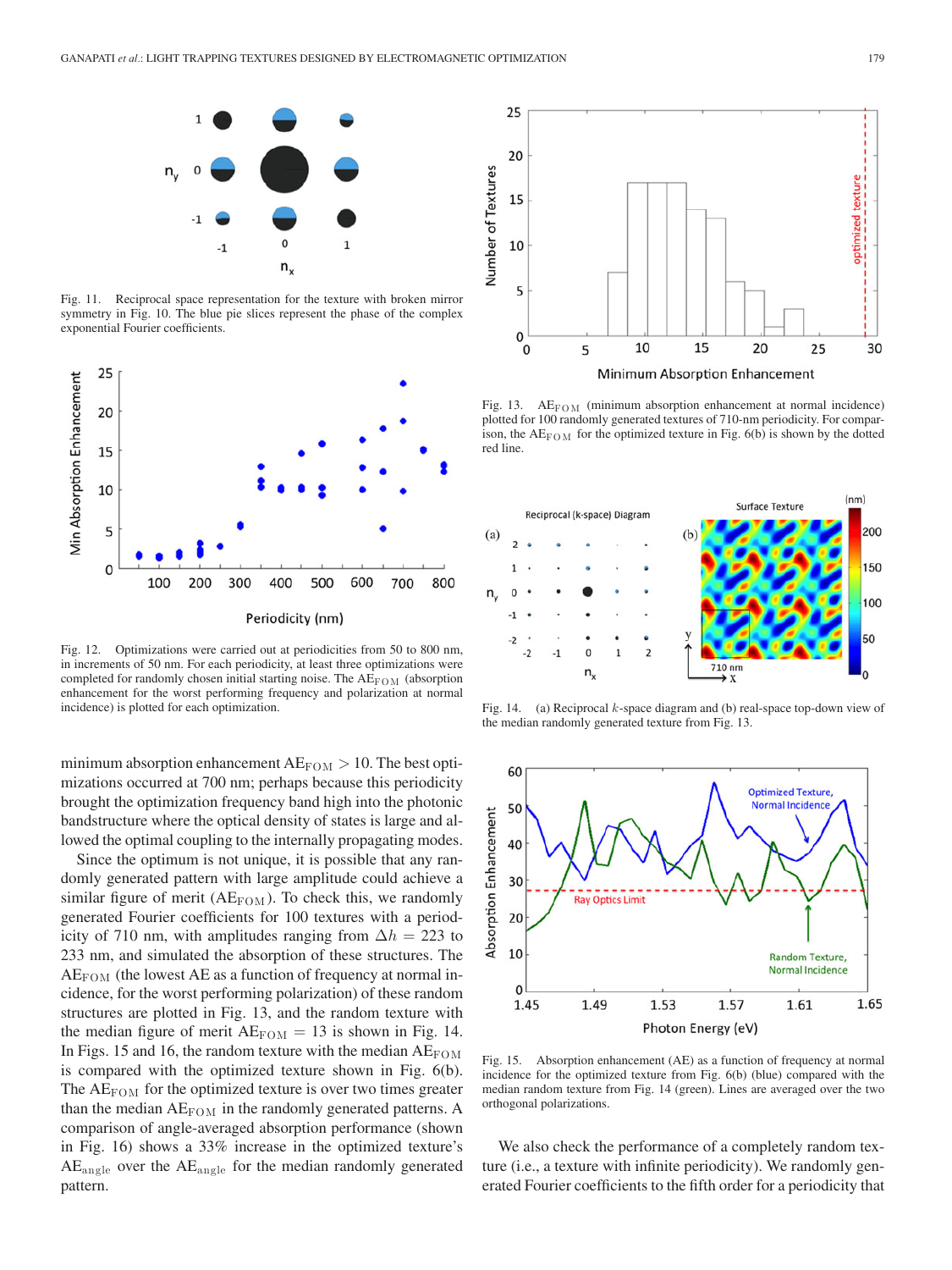

Fig. 16. Absorption enhancement (AE) as a function of frequency, angle averaged, for the optimized texture from Fig. 6(b) (blue) compared with the median random texture from Fig. 14 (green).



Fig. 17.  $AE_{FOM}$  (minimum absorption enhancement at normal incidence) plotted for 11 randomly generated textures of 2300-nm periodicity. For comparison, the  $AE_{FOM}$  for the optimized texture in Fig. 6(b) is shown by the dotted red line.

is  $10\lambda_{n=3.5} = 2300$  nm, with a total texture amplitude between  $\Delta h = 223$  nm and 233 nm. Our large periodicity approximates a texture with infinite periodicity (the supercell approach). The resulting  $AE_{FOM}$  for 11 different random supercell textures is shown in Fig. 17. The texture with the median figure of merit of  $AE_{FOM} = 13$  is shown in Fig. 18; this median  $AE_{FOM}$  is the same as for the random textures on a 710-nm periodicity. Fig. 19 compares the median supercell texture with the optimized texture at normal incidence. Additionally, the angle- and frequency-averaged performance (see Fig. 20) of the optimized texture is 26% better than the median random supercell. Our result that a periodic texture can perform better than a random one in the subwavelength regime is in agreement with [42].

In Table II, AE relative to 1.6% single-pass absorption is summarized. To compare these results with the  $4n<sup>2</sup>$  ray-optics AE limit, we need to account for the finite absorption in our structure. This can be done by using (1), which can be written



Fig. 18: A top-down view of the surface texture, for the randomly generated texture with periodicity of 2300 nm =  $10\lambda_{n=3.5}$ , with median AE<sub>FOM</sub> (minimum absorption enhancement at normal incidence).



Fig. 19. Absorption enhancement (AE) as a function of frequency at normal incidence for the optimized texture from Fig. 6(b) (blue) compared with the median random texture with 2300-nm periodicity from Fig. 18 (green). Lines are averaged over the two orthogonal polarizations.



Fig. 20. Absorption enhancement (AE) as a function of frequency, angle averaged, for the optimized texture from Fig. 6(b) (blue) compared with the median random texture with 2300-nm periodicity from Fig. 18 (green).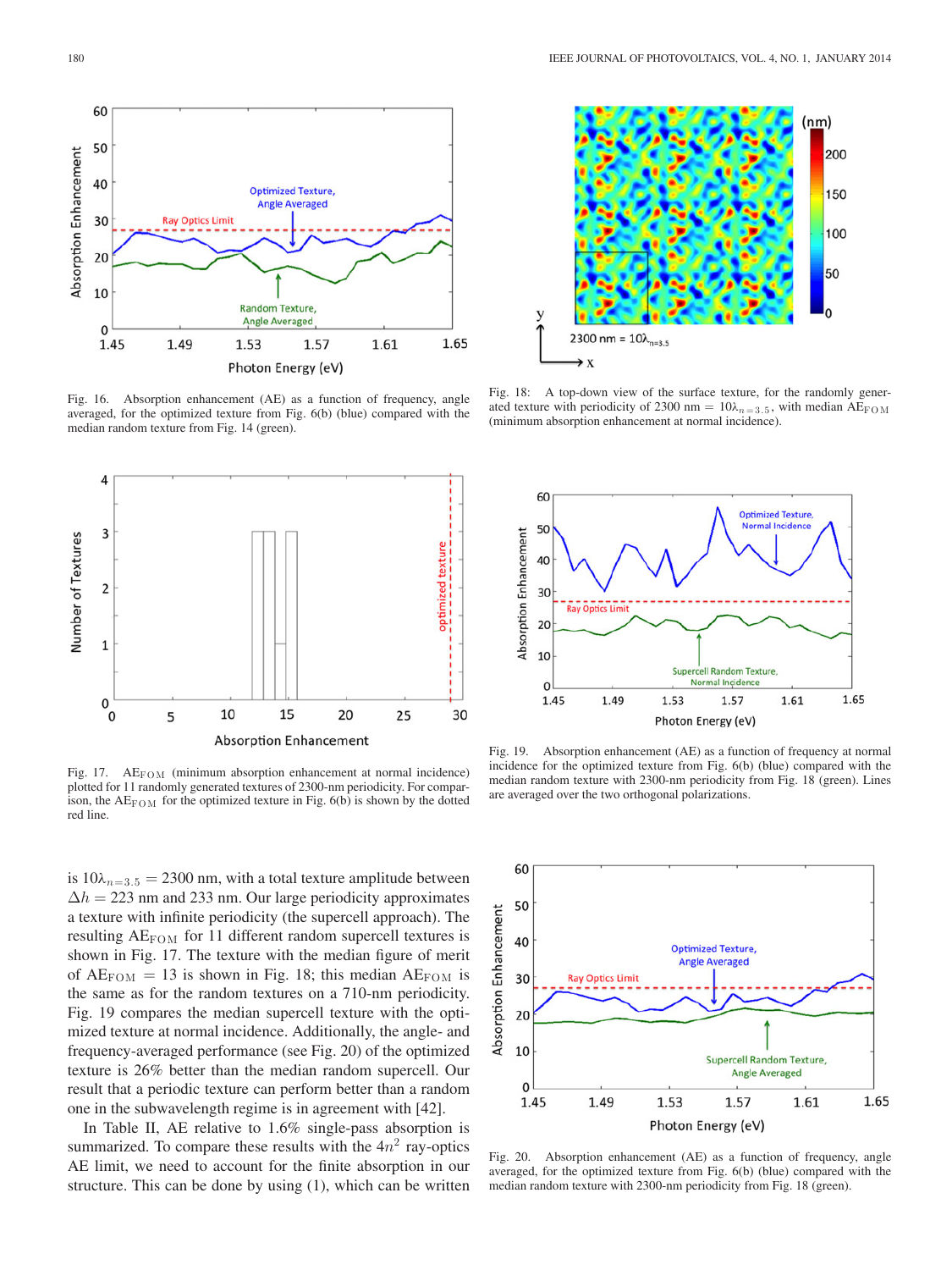TABLE II SUMMARY OF AES AND WEAK ABSORPTION LIMIT ENHANCEMENTS  $(E)$ 

|                                                                                                       | Best<br>Optimized<br><b>Texture</b> | Median<br>Random<br>Texture (710<br>nm<br>periodicity) | Median<br>Random<br><b>Supercell</b><br><b>Texture</b><br>$(2300$ nm<br>periodicity) | <b>Ray Optics</b><br>Limit |
|-------------------------------------------------------------------------------------------------------|-------------------------------------|--------------------------------------------------------|--------------------------------------------------------------------------------------|----------------------------|
| $AE_{FOM}$ (worst<br>enhancement factor<br>over frequency and<br>polarization at normal<br>incidence) | 29                                  | 13                                                     | 13                                                                                   |                            |
| $AE$ <sub>angle</sub> (angle- and<br>frequency-averaged<br>enhancement factor)                        | 24                                  | 18                                                     | 19                                                                                   | 27                         |
| E (enhancement factor<br>in the weakly<br>absorbing limit)                                            | 39                                  | 25                                                     | 27                                                                                   | 49                         |

more generally as

$$
A = \frac{\alpha d}{\alpha d + \frac{1}{4n^2}} = \frac{\alpha d}{\alpha d + \frac{1}{E}}\tag{5}
$$

where  $E$  is the limiting enhancement factor when the single-pass absorption is very weak ( $\alpha d < 1.6\%$ ). E represents the highest possible enhancement factor, which should be compared with the ray-optics ideal  $E = 4n^2 \sim 50$  case. For our optimized case of  $AE_{angle} = 24$  at  $\alpha d = 0.016$ ,  $E = 39$ . Our AE and weak absorption limit (E) results are summarized in Table II.

#### IV. CONCLUSION

In the ray optics regime, random structures are optimal to achieve AE [1]. In the subwavelength regime, it appears that computationally optimized surface textures perform better than randomly generated ones. So far, we have discovered a broad optimum, with many textures that achieve similar figures of merit. We have shown that our optimized structures perform about 33% better than randomly generated structures for angleand frequency-averaged absorption. We report an angle- and frequency-averaged AE factor in the weakly absorbing limit of  $E = 39$ , for a texture on a high-index material of subwavelength thickness. This enhancement is  $\sim$ 80% of the ray optics limit  $E =$  $4n^2 \sim 50$ .

Although we do not prove a fundamental limit, the AE factor that arises from these optimizations is less than the ray-optics limit. It should be noted that for practical purposes, meeting or exceeding the ray-optics limit in the subwavelength might be unnecessary. For example, starting from a  $1-\mu m$  film thickness, which for some materials makes a good solar cell even without light trapping, an enhancement factor  $E = 50$  would permit a reduced film thickness <100 nm.

In evaluating the performance of a solar cell texture for light trapping, it is important to take into account both the average performance, as well as the worst performance over the frequency. A texture with a few resonant peaks may yield high average performance in theory, but when applied to a real material, the resonant peaks will saturate at 100% absorption, and the total photons absorbed will be low. This electromagnetic optimization procedure obtains both a broadband absorption spectrum and a high average absorption.

Our practical goal in designing a solar cell texture is to achieve complete light absorption in the thinnest possible layer, with a manufacturable texture. This study is meant to be a general discussion of light trapping in the subwavelength thickness regime, and not specific to a certain material. However, this optimization procedure can be used as a tool in designing textures for real materials. Future work also requires the optimization of the AR coating. The one-layer AR coating only works for normal incidence at the center of the chosen frequency band. In reality, the AR coating needs to have good angle-averaged performance, especially for the large energy photons outside the optimized bandwidth. In addition, many authors [43] have attempted to use metal nanostructures to enhance solar cell absorption. Some problems with this approach include parasitic absorption in the metals and shadowing losses. In future work, metal nanostructures can also be included in the optimization of the light trapping structure. Furthermore, we can add manufacturing constraints to the problem. For example, in these calculations, we permitted the minimum film thickness to drop as low as 1 nm, but we could constrain to a more realistic minimum thickness of 50 nm. Finally, in our procedure, we could have fallen into local optima and not found the global optimum. Further work requires us to investigate the question of whether we have really converged.

#### **REFERENCES**

- [1] E. Yablonovitch, "Statistical ray optics," *J. Opt. Soc. Amer.*, vol. 72, no. 7, pp. 899–907, Jul. 1982.
- [2] O. D. Miller, E. Yablonovitch, and S. R. Kurtz, "Strong internal and external luminescence as solar cells approach the Shockley-Queisser limit," *IEEE J. Photovolt.*, vol. 2, no. 3, pp. 303–311, Jul. 2012.
- [3] G. Lush and M. Lundstrom, "Thin film approaches for high-efficiency III–V cells," *Sol. Cells*, vol. 30, no. 1–4, pp. 337–344, May 1991.
- [4] M. A. Green, "Enhanced evanescent mode light trapping in organic solar cells and other low index optoelectronic devices," *Prog. Photovolt., Res. Appl.*, vol. 19, no. 4, pp. 473–477, Jun. 2011.
- [5] Z. Yu, A. Raman, and S. Fan, "Fundamental limit of nanophotonic light trapping in solar cells," *Proc. Nat. Acad. Sci.*, vol. 107, no. 41, pp. 17491– 17496, Sep. 2010.
- [6] H. R. Stuart and D. G. Hall, "Thermodynamic limit to light trapping in thin planar structures," *J. Opt. Soc. Amer. A*, vol. 14, no. 11, pp. 3001–3008, Nov. 1997.
- [7] Z. Yu and S. Fan, "Angular constraint on light-trapping absorption enhancement in solar cells," *Appl. Phys. Lett.*, vol. 98, no. 1, pp. 011106-1– 011106-3, 2011.
- [8] Z. Yu, A. Raman, and S. Fan, "Thermodynamic upper bound on broadband light coupling with photonic structures," *Phys. Rev. Lett.*, vol. 109, no. 17, pp. 173901-1–173901-5, Oct. 2012.
- [9] Z. Yu, A. Raman, and S. Fan, "Fundamental limit of light trapping in grating structures," *Opt. Exp.*, vol. 18, no. S3, pp. A366–A380, Aug. 2010.
- [10] L. Zeng, Y. Yi, C. Hong, J. Liu, N. Feng, X. Duan, L. C. Kimerling, and B. A. Alamariu, "Efficiency enhancement in Si solar cells by textured photonic crystal back reflector," *Appl. Phys. Lett.*, vol. 89, no. 11, pp. 111111-1–111111-3, 2006.
- [11] E. Garnett and P. Yang, "Light trapping in silicon nanowire solar cells," *Nano Lett.*, vol. 10, no. 3, pp. 1082–1087, Mar. 2010.
- [12] D. Shir, J. Yoon, D. Chanda, J.-H. Ryu, and J. A. Rogers, "Performance of ultrathin silicon solar microcells with nanostructures of relief formed by soft imprint lithography for broad band absorption enhancement," *Nano Lett.*, vol. 10, no. 8, pp. 3041–3046, Aug. 2010.
- [13] P. Bermel, C. Luo, L. Zeng, L. C. Kimerling, and J. D. Joannopoulos, "Improving thin-film crystalline silicon solar cell efficiencies with photonic crystals," *Opt. Exp.*, vol. 15, no. 25, pp. 16986–17000, 2007.
- [14] C. Heine and R. H. Morf, "Submicrometer gratings for solar energy applications," *Appl. Opt.*, vol. 34, no. 14, pp. 2476–2482, May 1995.